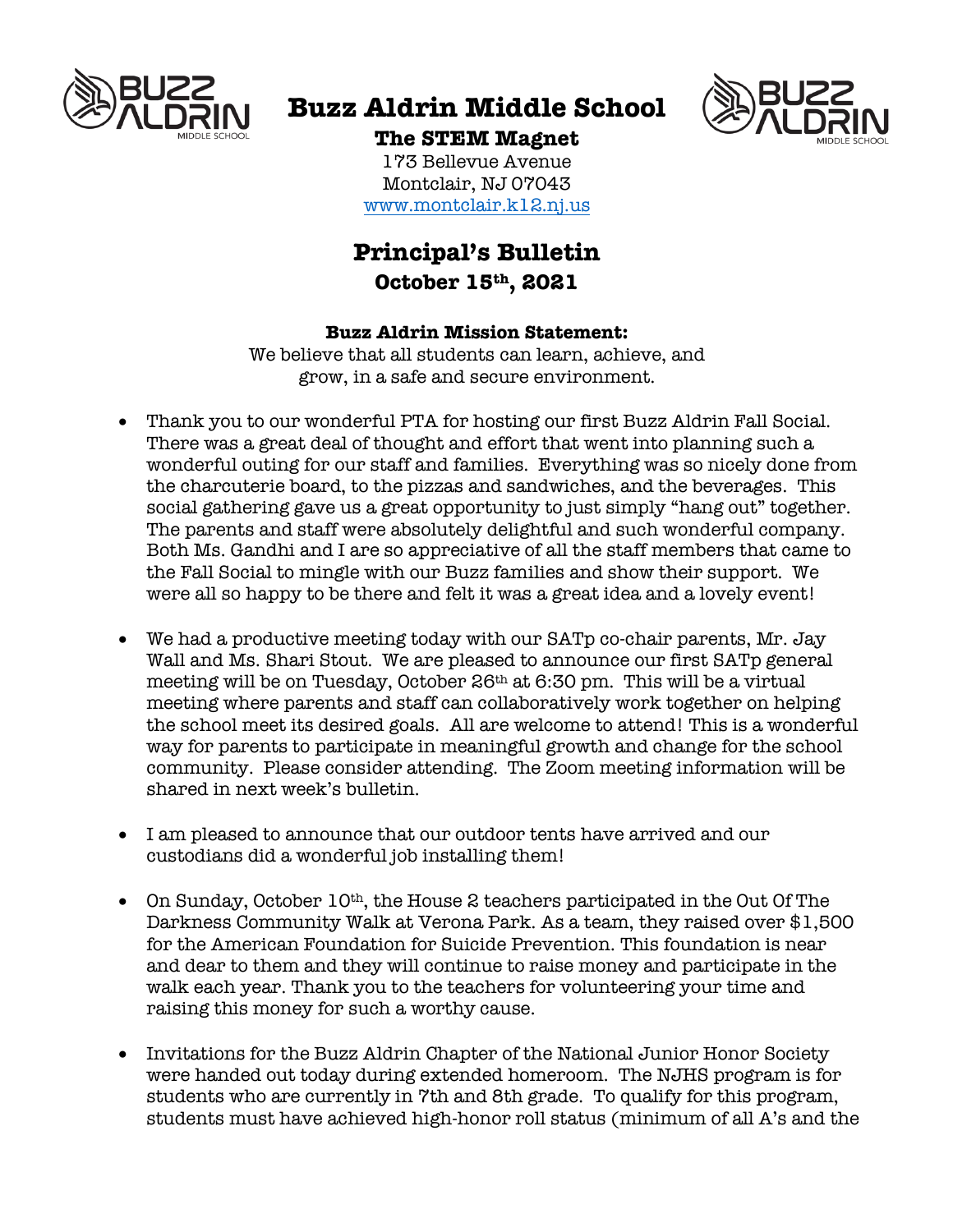possibility one B) for last year's final grades. If you have any questions, please email the NJHS Advisors: Kate Megdanis (kmegdanis@mpsdnj.us) or Christin Perillo (cperillo@mpsdnj.us).

- Pooled testing will begin at Buzz Aldrin the week of October  $25<sup>th</sup>$ .
- The Language Arts department will administer the Acadience test over the next two weeks to all sixth graders. This is a district level initiative and the information will be used to guide instruction for this year.
- Please see the following updates from SEPAC:
	- $\circ$  Please note that our October 25th meeting has been replaced by the 10/14 and 10/20 presentations about reading.
	- o Upcoming Events and Resources
		- *Every Sunday in October* TOPS Soccer 12-1 pm at Heningburg Field in Montclair.
		- *October 20, 7:00pm* Ms. Dee Rosenberg, Head of the Laurel School of Princeton & Director of the Ann Robinowitz Education Center, will present an overview on the Science of Reading. Please register in advance for the webinar https://us06web.zoom.us/meeting/register/tZIlceoqjssHtTy69fRMs\_WGccyXzMR2bF8
		- *October 22, 2021* Montclair NAACP Dyslexia Poster Contest -Submissions due by 10/22, see attached flyer
		- *October 27, 2021* Parent Empowerment Workshop "How Do I Know Whether My Child's Reading Program is Appropriate?". Sign up with this Google Form.
		- *Volunteer Lawyers for Justice Resource* Please click here for the recording of a webinar on Unfulfilled IEPs and Compensatory Education

### • **General Reminders & Updates for Parents/Families:**

- o Cell phone use is not permitted during the school day. Parents should not text or call their children during school hours.
- o Masks are required at all times while in the building. If students fail to wear their masks in school, he/she/they will be sent home. If possible, please send your child to school with an extra mask in case the original mask is misplaced or damaged.
- $\circ$  Please make sure your child has a water bottle with him/her/them each school day.
- o Students are required to bring their fully charged Chromebooks to school each day. We are also encouraging students to bring their Chromebook chargers to school.
- o Please complete a free/reduced meal application if you would like to do so. The online form is available at https://www.nlappscloud.com/ and hard copies are available in the main office. You may also visit the Department of Agriculture's website to access an application in a language other than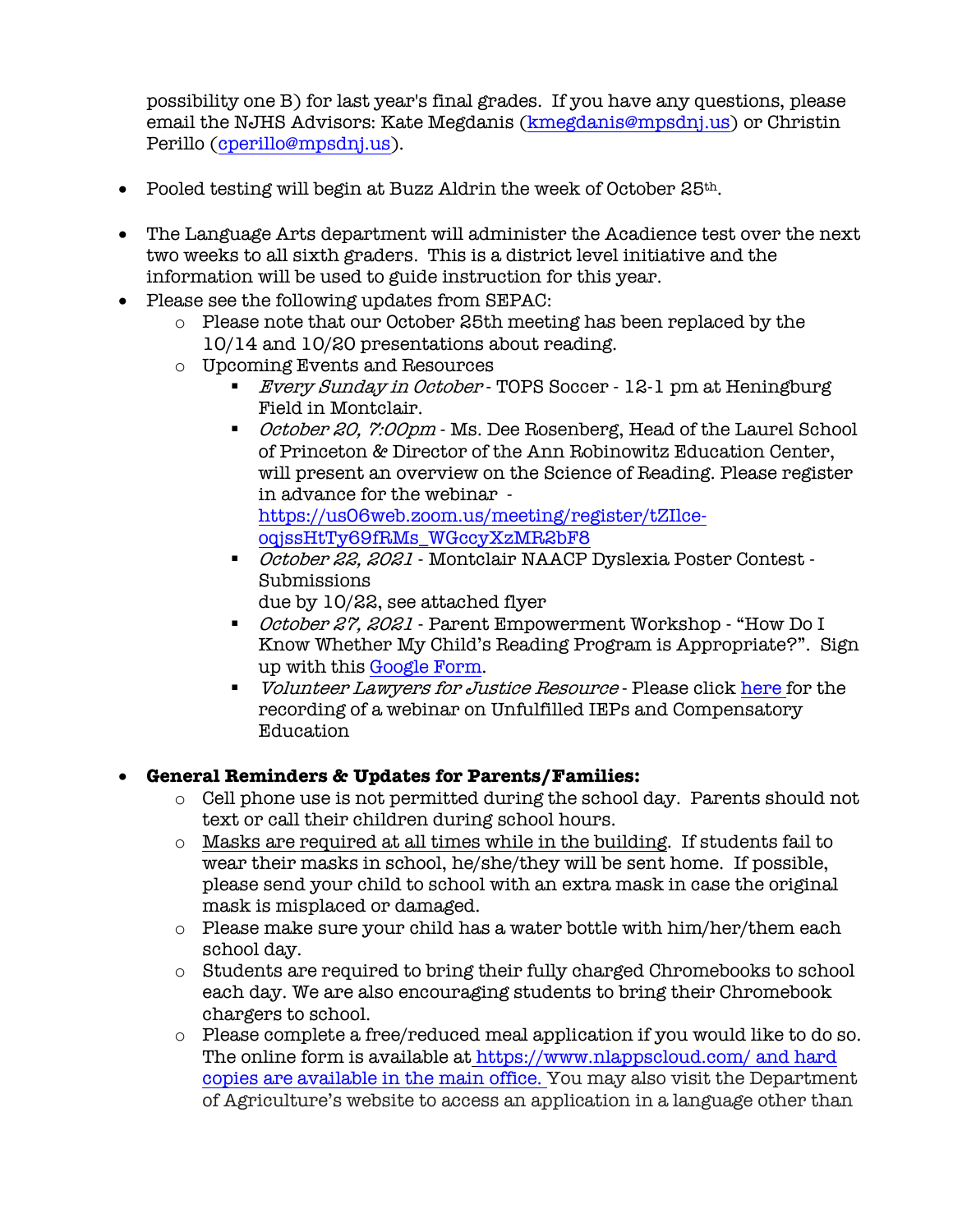English or Spanish (https://www.fns.usda.gov/cn/translatedapplications).

- o Again, please **DO NOT** drop off or pick up your child in the front of the building or in a location where they must cross the street. Grownups need to remain in their cars, and be sure not to block the staff parking lot while waiting for their children. Students should not cross the street at any location other than the designated crosswalks. Parents should not stand in the staff parking lot to pick up their children. This is a safety issue. Despite the number of times this is written in my communications, this is still an issue. Please abide by the school's rules.
- o **Parents are not permitted to drop off belongings, lunches, materials throughout the day.** We will not accept materials dropped off during the school day. Therefore, it is essential that you make sure your child has all the necessary materials he/she/they would need prior to entering school for the day.
- o The health forms must be completed by 7:00 am on Tuesdays and Thursdays. This must be done in order for students to attend classes. If students do not complete the health forms, they will need to wait in the auditorium until they can complete one themselves. This results in a loss of valuable instructional time.
- o There are no visitors permitted in the building at any time.
- o Please encourage your child to leave their desk shields (dividers) in their lockers. We do not have enough extras to provide loaners for all those who forget.
- o All students must have their masks on at all times. If possible, please send your child to school with an extra mask in case the original mask is misplaced or damaged. If students cannot follow the mask policy, they will be sent home.
- $\circ$  Parents are not permitted to ask teachers for remote instruction without prior approval granted from building administration. Remote instruction can only be granted for COVID-related reasons.
- Side Door Announcement: Are your children looking for something to do on Fridays after school? Side Door is open every Friday for the month of October, and there will be lots of outdoor activities and games, plus free food! It's located a short walk from Buzz Aldrin, on Cooper Ave (right down the street from CVS). You don't have to register to go, and it's FREE! For more information or to pre-register your child, go to sidedoormontclair.org. Activities will be outdoors, but masks are required. Please see the attached student and parent flyer.

## • **After School Clubs & Activities Protocols**:

- o Students are not permitted to leave the building and return for afterschool activities. They must remain in the building until the program/club has ended.
- o Students are responsible for their own transportation home from all clubs and activities. Please pick your children up in a timely manner.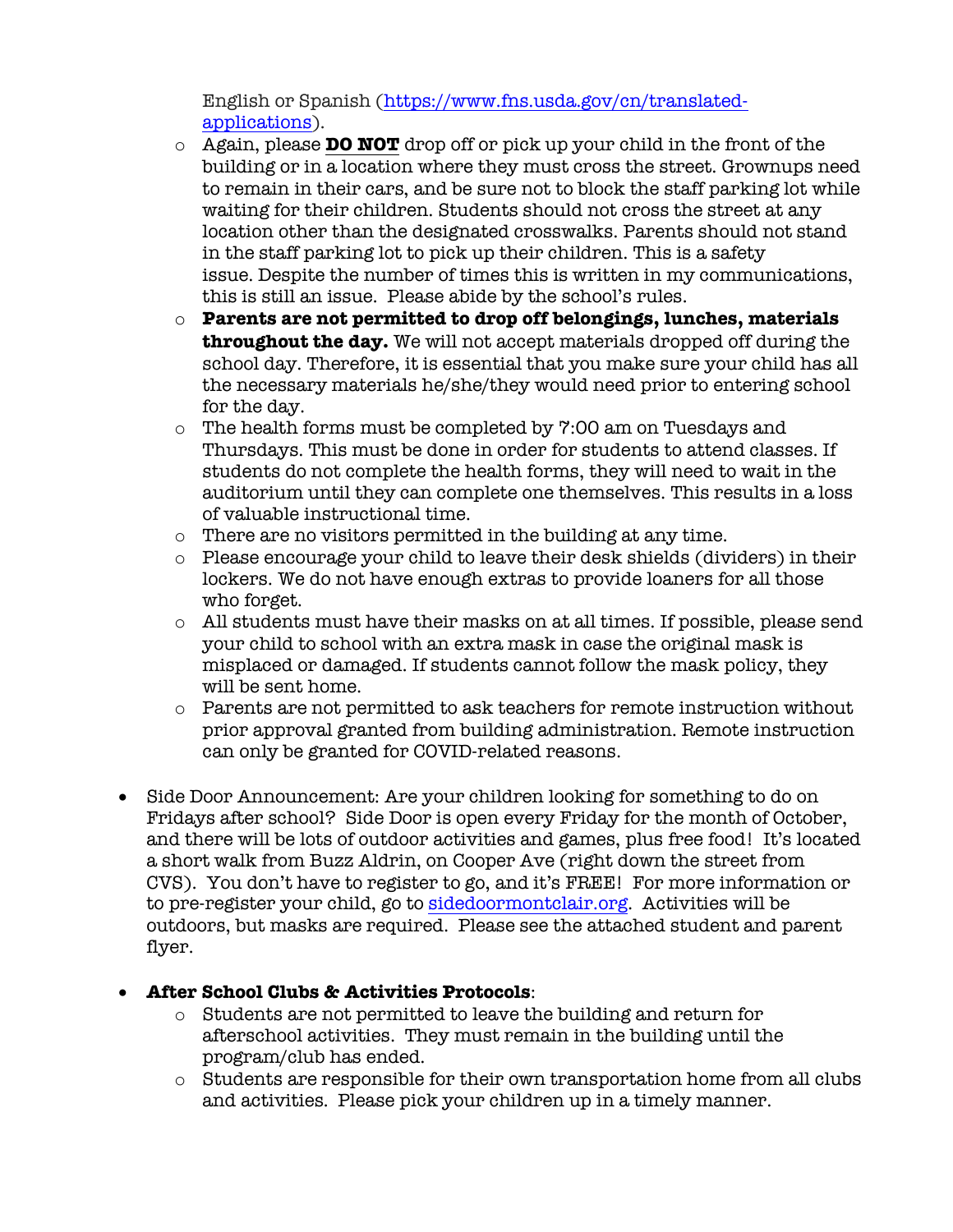- o Club advisors and staff members do not participate in arranging car pools or parent pick-ups after the club ends.
- o Students must report directly to the designated club meeting room or location immediately after the dismissal bell rings.
- o Students are to report to their lockers at dismissal then to the club meeting with their belongings. They will be dismissed straight from the designated club room.
- $\circ$  Students are not permitted to go to their lockers or roam throughout the building after a club or activity is dismissed. This is a safety issue. If this occurs, a student may be removed from the club or activity.
- Yearbooks: Yearbooks are now on sale! To order your copy of the yearbook please visit https://www.jostens.com/yearbooks/students-and-parents/aboutyearbooks, or reach out to Mrs. Mintz (Jmintz@montclir.k12.nj.us) with any questions.

## • **School Musical Production: The Little Mermaid Junior**

- o We are pleased to announce this year's Buzz Aldrin Musical Production is Disney's The Little Mermaid Junior. The production will be both exciting and a visual delight. The fairy tale about a mermaid living in an undersea country. The production is full of catchy songs and enchanted fairytale theater magic. The Little Mermaid is for anyone who enjoys all aspects of theater. We are looking for ALL students who want to be a part of this musical and join our theater family. We support students who part of other clubs/sports/extracurricular activities.
- o There was an informational meeting that took place this week. If you missed the meeting, but are still interested in signing up, please email Ms. Panico at kpanico@montclair.k12.nj.us by Monday, October 25<sup>th</sup>.
- o Auditions: Friday, October 29th @ dismissal until approx. 4:30 pm. Students will be permitted to text when they are ready to be picked up, if earlier than 4:30 pm. Students must arrange for their own transportation home.
- **Halloween Spooktacular Dance**: **The 2021 Buzz Spooktacular Halloween dance will be held outdoors on Friday, October 29th from 7-9 pm.** This is a PTA sponsored event. There will be a DJ, a photo booth, water, sweet treats and lots of spooky fun. Please see the attached flyer.
	- $\circ$  Check in and pick up will be at the Lorraine Avenue parking lot entrance ONLY, and permission slips are REQUIRED.
	- o Parents: Please click below to contribute badly needed items or your time! https://signup.com/go/jKvgQgD
	- o If your child is attending, please review these expectations and discuss them with your child. Then fill out the permission slip below!
		- § Students must be picked up promptly at 9 pm, and are not permitted to leave early. The PTA is not responsible for your child or their behavior when they leave school grounds.
		- Costumes are welcome but not required.
		- NO costume masks or weapons permitted.